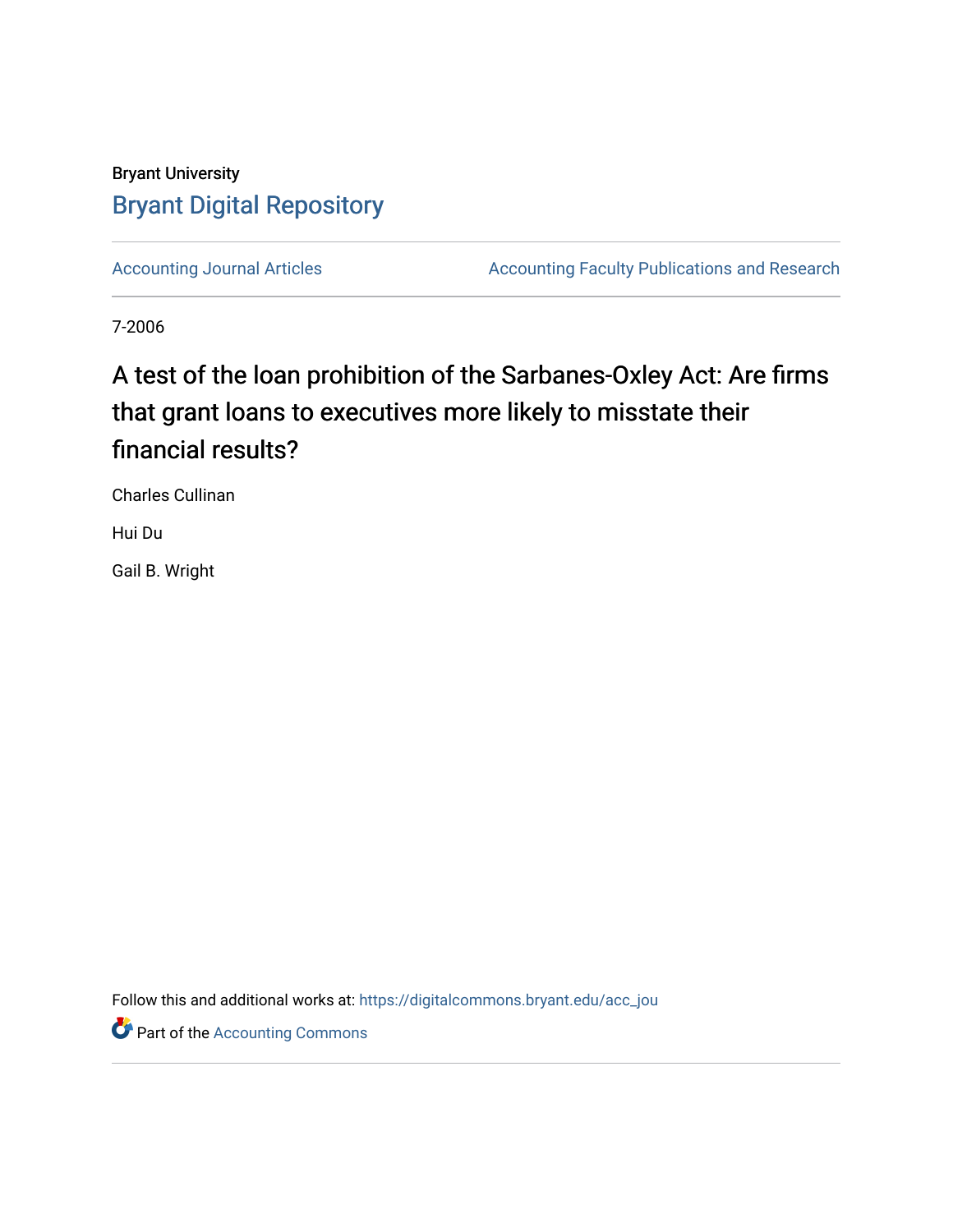Available online at www.sciencedirect.com





Journal of Accounting and **Public Policy** 

SEVIER Journal of Accounting and Public Policy 25 (2006) 485–497  $=$ 

www.elsevier.com/locate/jaccpubpol

## A test of the loan prohibition of the Sarbanes-Oxley Act: Are firms that grant loans to executives more likely to misstate their financial results?  $\star$

Charles P. Cullinan  $a_{1}, b_{1}$ , Hui Du  $b_{1}$ , Gail B. Wright  $a_{1}$ ,  $a_{2}$ 

<sup>a</sup> Bryant University, Smithfield, RI 02917, United States  $b$  University of Texas – Pan American, Edinburg, TX 78539, United States

#### Abstract

The Sarbanes-Oxley Act of 2002 was designed to improve the accuracy and reliability of financial reporting and prohibits public companies from granting loans to executives. Without considering the effects of executive loans on financial reporting, some researchers have questioned the appropriateness of the Act's loan prohibition [Kahle, K., Shastri, K., 2004. Executive loans. Journal of Financial and Quantitative Analysis 39 (4), 791–811; Henderson, M., Spindler, J., 2005. Corporate Heroin: A defense of perks, executive loans, and conspicuous consumption. The Georgetown Law Journal 93 (6)]. We examine whether executive loans are associated with financial misstatements. We find a significant association between executive loans and financial misstatements. Our results suggest that a relationship exists between the Sarbanes-Oxley Act's loan

 $\stackrel{\text{\tiny{*}}}{\sim}$  Data were obtained from publicly available sources.<br> $\stackrel{\text{\tiny{*}}}{\sim}$  Corresponding author. Tel.: +1 401 232 6421; fax: +1 401 232 6319.

E-mail addresses: [cullinan@bryant.edu](mailto:cullinan@bryant.edu) (C.P. Cullinan), [huidu@utpa.edu](mailto:huidu@utpa.edu) (H. Du), [gwright@](mailto:gwright@ bryant.edu) [bryant.edu](mailto:gwright@ bryant.edu) (G.B. Wright).<br><sup>1</sup> Tel.: +1 956 381 3369.<br><sup>2</sup> Tel.: +1 401 232 6068.

 $0278 - 4254$ /\$ - see front matter  $\odot$  2006 Elsevier Inc. All rights reserved. doi:10.1016/j.jaccpubpol.2006.05.002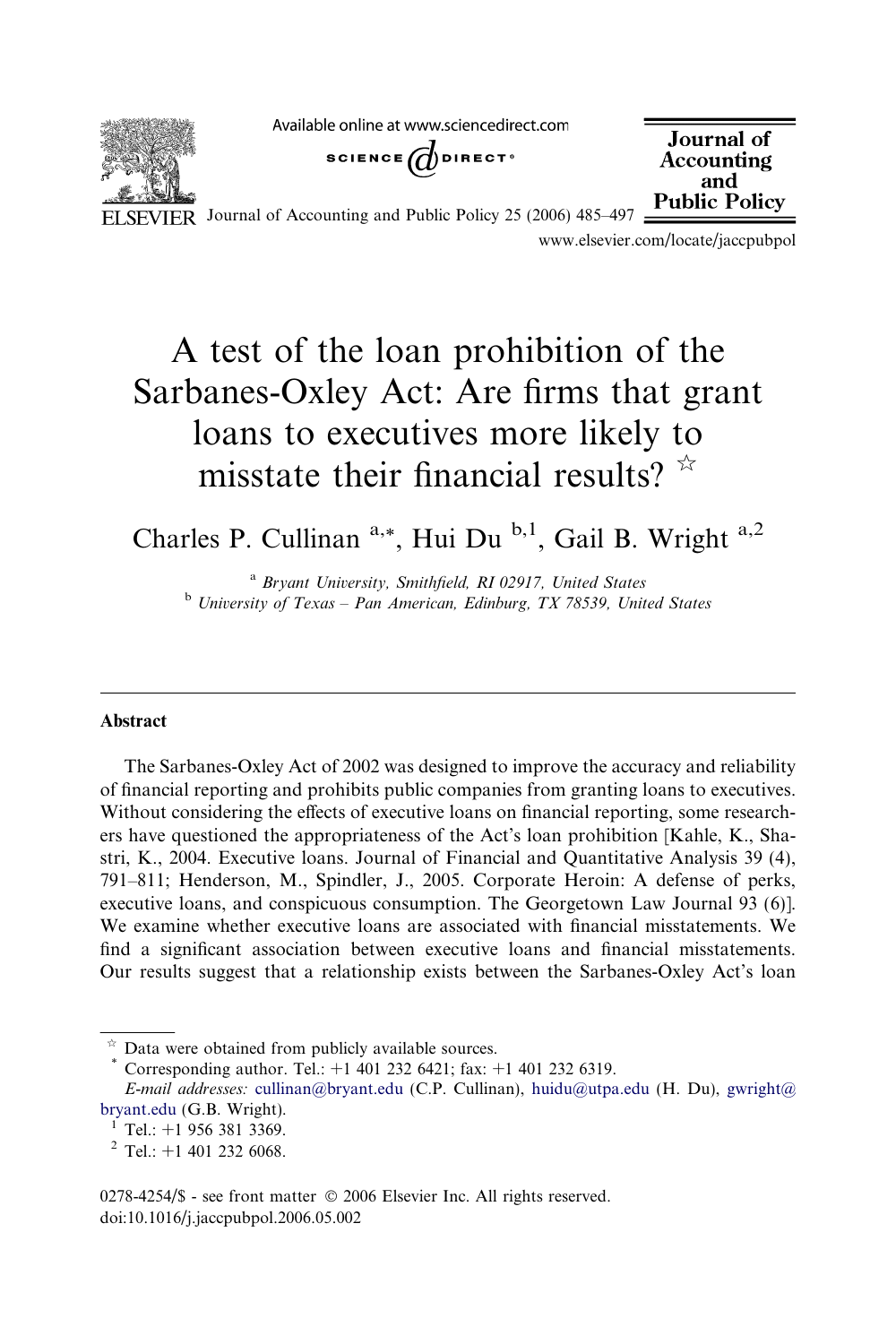prohibition and the Act's objective of improving the accuracy and reliability of financial reporting.

© 2006 Elsevier Inc. All rights reserved.

Keywords: Misstatement; Executive loans; Sarbanes-Oxley Act

## 1. Introduction

In the aftermath of the Enron and WorldCom scandals, the US Congress passed the [Sarbanes-Oxley Act of 2002.](#page-13-0) The objective of the Sarbanes-Oxley Act is to "...improve the accuracy and reliability of corporate disclosures" (H.R. 3763, page 1). Section 402 of the Act prohibits corporate loans to executives. The loan prohibition amendment was added late in the legislative process, with little congressional discussion of how prohibiting loans to corporate executives would enhance the Act's objective of improving financial reporting and disclosure.

Some recent research has asserted that executive loans may be useful, without considering the potential effects of these loans on financial reporting accuracy. For instance, [Kahle and Shastri \(2004\)](#page-12-0) indicated that their research, which focused on whether executive loans are used for stock purchases, ''call[s] into question the wisdom of a sweeping ban on all loans to executives...''. [Hender](#page-12-0)[son and Spindler \(2005\)](#page-12-0) assert that executive loans create a dependency between the executive and the firm, and call the loan prohibition provision of Sarbanes-Oxley ''severe overreaching''. The chair of the Senate Banking Committee has also indicated that he plans to hold hearings to determine whether portions of the Sarbanes-Oxley Act should be scaled back or repealed ([Labaton, 2005\)](#page-12-0).

We empirically examine whether granting executive loans in the pre-Sarbanes-Oxley period was associated with misstated financial statements. Specifically, we examine whether 106 revenue misstatements during the late 1990s and early 2000s were associated with companies' granting loans to their executives. We find that companies that granted loans to executives were significantly more likely to misstate their financial statements, suggesting that the anti-loan provisions of Sarbanes-Oxley are consistent with the Act's overall goal of enhancing the accuracy and reliability of financial reporting.

#### 2. Background and research question

## 2.1. Research supportive of executive loans

Arguments in favor of executive loans (and thus not supportive of the antiloans provisions of Sarbanes-Oxley) often focus on the use of these loans for exec-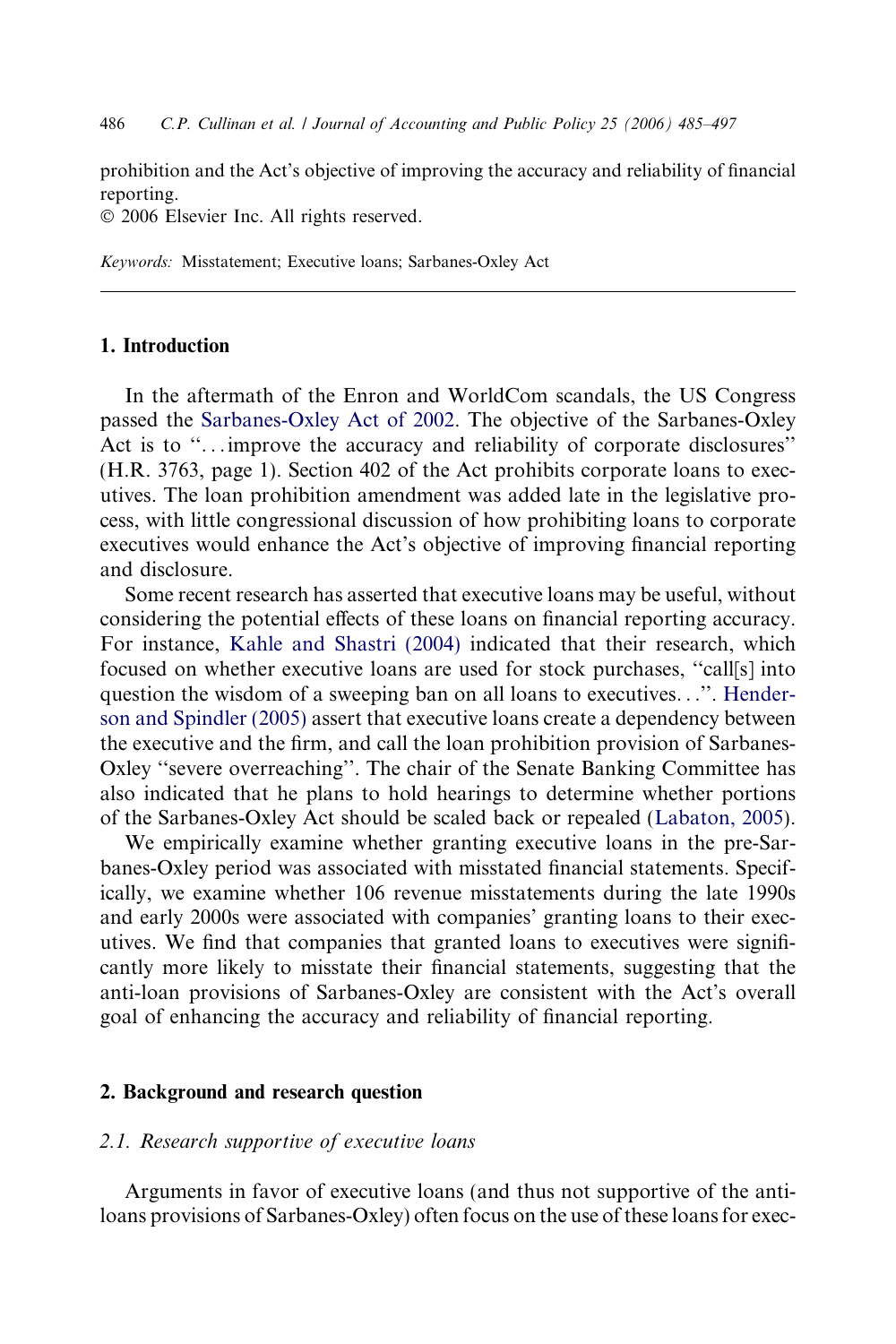utives to purchase the company's shares. For example, [Rich and Jones \(2005\)](#page-13-0) notes that executive loans are often ''intended to make it easier for executives to exercise their stock options and hold a larger number of shares.'' The expectation is that executives who own large amounts of company stock will be more likely to act in shareholder interests, because the executives are shareholders themselves.

[Kahle and Shastri \(2004\)](#page-12-0) examined the reasons companies provided for granting executive loans, and found three main reasons: to buy stock, to exercise (and pay tax on the gain from) options, and for relocations. They also found that 64% of executive loans were secured with company stock, and that up to 12.6% of the loans were forgiven within the time of their study.

[Kahle and Shastri \(2004\)](#page-12-0) also examined whether executives actually used the proceeds of stock and option loans for their intended purpose. Their overall results indicate that ''a loan that enables a manager to buy 100 shares of stock results in only an eight-share increase in ownership'' [\(Kahle and Shastri, 2004,](#page-12-0) [p. 810](#page-12-0)). They attribute the small increase in share ownership to executives selling shares they already owned when new loans are granted. When they partition their sample into high and low pre-loan share ownership, they find that managers who own few shares when the loan is granted increase their share ownership substantially more than managers who already own a large number of shares. These results lead [Kahle and Shastri \(2004, p. 811\)](#page-12-0) to ''question the wisdom of an outright ban on these loans, especially for managers for whom ownership levels are low.'' Note that [Kahle and Shastri \(2004\)](#page-12-0) did not consider whether loans may be associated with financial misstatements.

## 2.2. Research not supportive of executive loans

Arguments against executive loans (and thus in favor of retaining the loans prohibition of Sarbanes-Oxley) come mainly from two areas. The first is the observation that executive loans were evident in some recent instances of misstated financials; the second is evidence that shareholders are not supportive of executive loans.

## 2.2.1. Loans and misstatements

[King \(2002\)](#page-12-0) examines the prevalence of executive loans. Of the top 1500 companies in the U.S., 510 companies (more than 33%) granted loans to executives for stock purchases prior to passage of Sarbanes-Oxley ([King, 2002\)](#page-12-0). He also finds that public companies with the largest executive loans outstanding were Adelphia Communications, WorldCom and Tyco, all of which have been involved in high profile financial statement misstatements in recent years.

One argument for why loans may be associated with misstatements is based on [Henderson and Spindler's \(2005\)](#page-12-0) assertion that executive loans make the executive "more dependent" (p. 48) on the firm. While Henderson and Spindler contend that such dependency is ''good'' (p. 48), greater financial dependency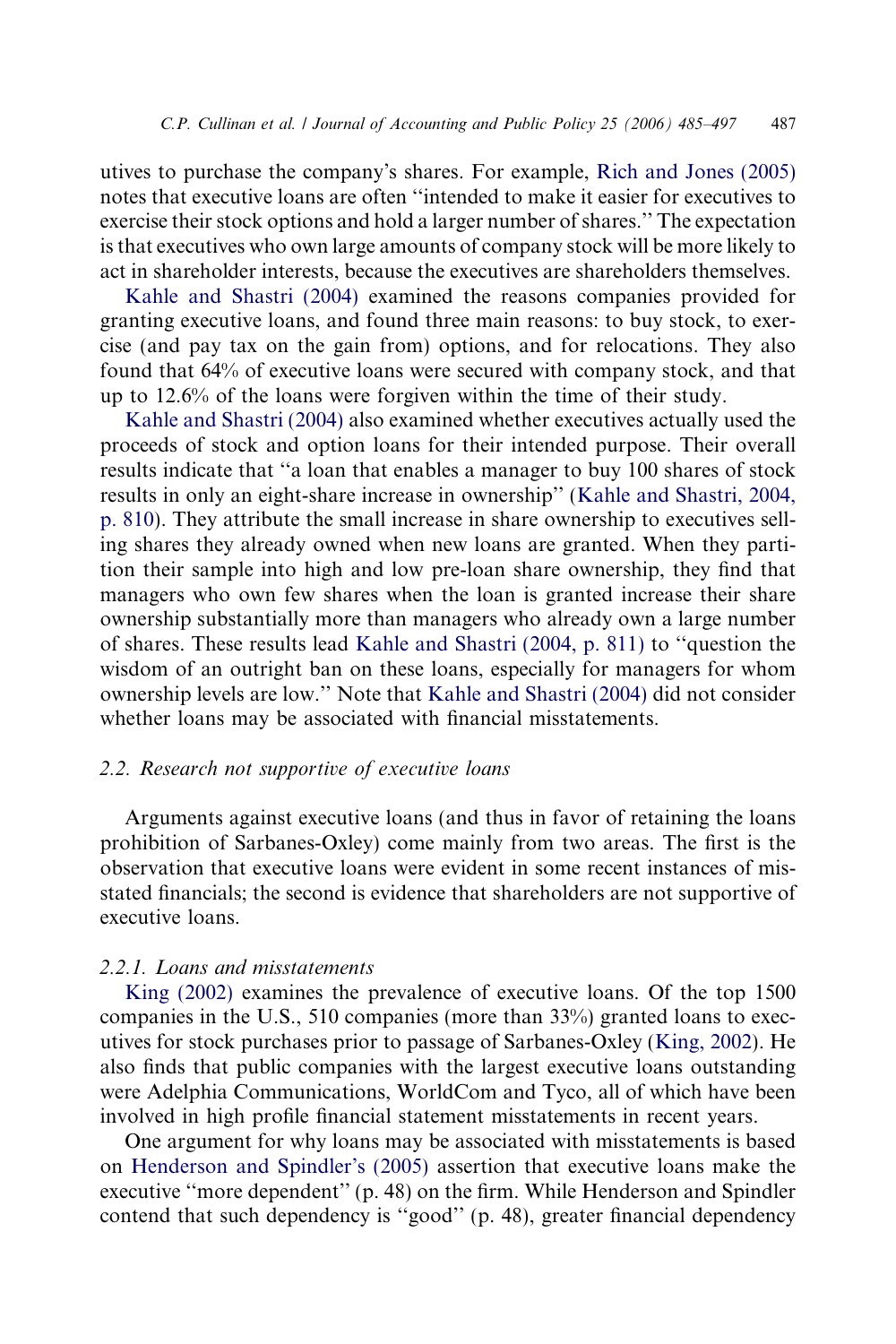may also put pressure on executives to misstate financial results ([AICPA,](#page-12-0) [2003](#page-12-0)). [Jensen \(2004\)](#page-12-0) makes a similar point in suggesting that an excessive interest in value creation may create incentives to meet analysts' short run expectations, even if this requires misstating financial results to create the appearance of strong financial performance.

## 2.2.2. Shareholder perceptions of executive loans

Research examining shareholder perceptions of executive loans has generally found that shareholders do not view executive loans favorably. [Ruxton](#page-13-0) [\(1999, cited in Thomas and Martin, 2000\)](#page-13-0) finds that institutional investors often view loans, particularly those with below market interest rates, as preferential treatment of executives. Of the institutional investors surveyed by Ruxton, approximately 22% had a policy of not supporting stock option plans containing executive loan provisions.

[Thomas and Martin \(2000\)](#page-13-0) examined factors associated with shareholder votes on stock option plans. They find that 24.8% of shareholders vote against plans that contain executive loan provisions, while only 16.4% of shareholders vote against plans that do not contain loan provisions, a difference that is statistically significant. They conclude that ''Shareholders appear to disapprove of this practice [granting loans to executives]...'' [\(Thomas and Martin, 2000, p. 68\)](#page-13-0).

### 2.3. Legislative history of executive loans

[Barnard \(1989\)](#page-12-0) notes that in the 1980s, many state corporate statutes, which previously disfavored executive loans, were amended to allow these loans if the board of directors determined that the loan ''is expected to benefit the corporation.'' The issue of the propriety of executive loans again arose in 2002 in the aftermath of the Enron and WorldCom misstatements, when the Sarbanes-Oxley Act was adopted.

The Sarbanes-Oxley Act was first proposed in February 2002. In the original proposed Act, there was no provision prohibiting loans to executives [\(H.R.3763.RFS\).](#page-12-0) Consideration for banning loans to executives appears to be linked to President Bush's speech on July 9, 2002 in which he called for ''...compensation committees to put an end to all company loans to corporate officers'' [\(Bush, 2002](#page-12-0)). Shortly thereafter, Senator Jay Rockefeller denounced executive loans on the floor of the Senate, saying ''These loans are effectively theft from the employees and shareholders, since they represent revenue given in compensation which will never be repaid, reinvested, or distributed as dividends.'' ([Rockefeller, 2002](#page-13-0)).

On July 12, 2002, Senator Charles Schumer proposed an amendment to the Sarbanes-Oxley Bill to prohibit loans to executives of public companies. His rationale for the amendment was the large number of instances in which companies involved in high profile misstatements, such an Enron, WorldCom and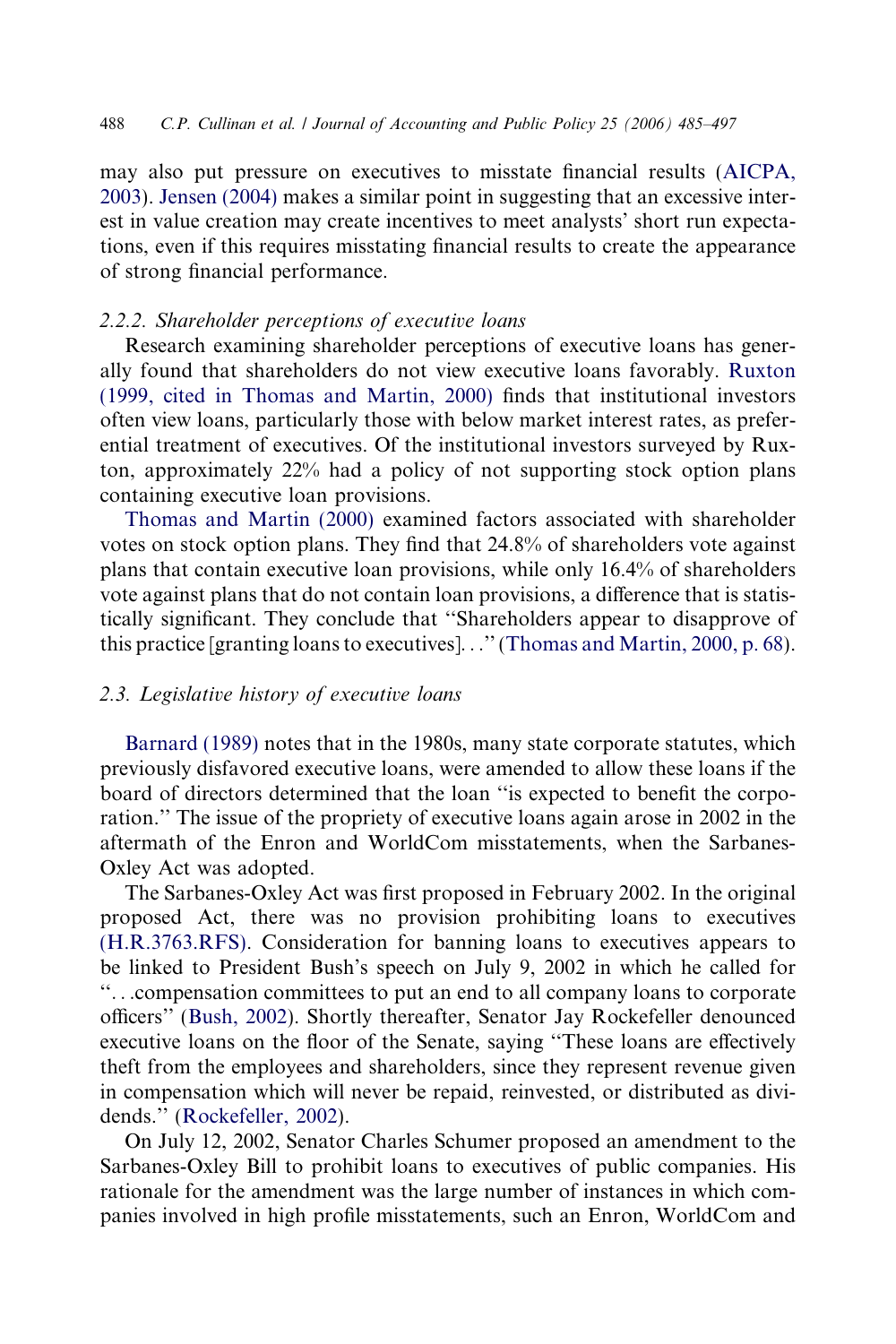Adelphia, had granted loans to executives. He then posed the question: ''Why can't these super rich executives go the corner bank like everyone else.'' ([Schu](#page-13-0)[mer, 2002](#page-13-0)). He concluded by asserting that ''This is just wrong and it must be stopped." With little debate or discussion, the amendment passed<sup>3</sup> and eventually was included in the final Sarbanes-Oxley Act as Section 402.

#### 2.4. Research question

Whether executive loans are associated with financial statement misstatements has not been previously examined. This issue is of particular relevance at a time when lawmakers are considering revisions to the Act, and when some researchers are criticizing the anti-loan provision. We therefore seek to examine the following research question: Are firms that grant loans to executives more likely to misstate their financial statements?

## 3. Research methods

#### 3.1. Sample

To examine whether loans to executives are associated with financial misstatements, we identified companies that had misstated their financial results using the GAO Restatement Database ([GAO, 2003\)](#page-13-0). This source provides information on publicly traded companies that restated their financial statements between 1997 and 2002. Note that while the restatements were disclosed during the 1997–2002 period, the misstatements often began in earlier periods.

We chose to focus on revenue misstatements due to their unambiguous effect on income and their prevalence during this time period ([Beasley et al., 1999\)](#page-12-0). The GAO database includes 329 companies (excluding repeated entries of the same misstatement) that misstated revenues. The list was reduced for foreign companies (11), entries that were erroneously identified as related to revenue (43), and entries for which the period involved could not be clearly determined (46). We also excluded 94 companies that restated in response to Staff Accounting Bulletin (SAB) 101 or EITF pronouncements.<sup>4</sup> Finally, 29

<sup>&</sup>lt;sup>3</sup> This amendment was one of only three (out of more than 90 proposed) to make it into the final bill. [Ivanovich \(2002\)](#page-12-0) suggests that President Bush's receipt of loans from his former employers was one of the reasons the loan prohibition amendment ''went to the front of the line'' (p. 1).

<sup>4</sup> Firms adopting SAB 101 were inconsistent in their accounting treatments. Some firms restated the previously issued quarterly results for the year in which SAB 101 was adopted, whereas others made no retroactive adjustments. Also, many companies restating for SAB 101 did so only for the previously issued quarters of the year in which the change was made, rather than changing all of the pre-SAB 101 periods. We would therefore be unable to determine the period when any actual misstatement may have began.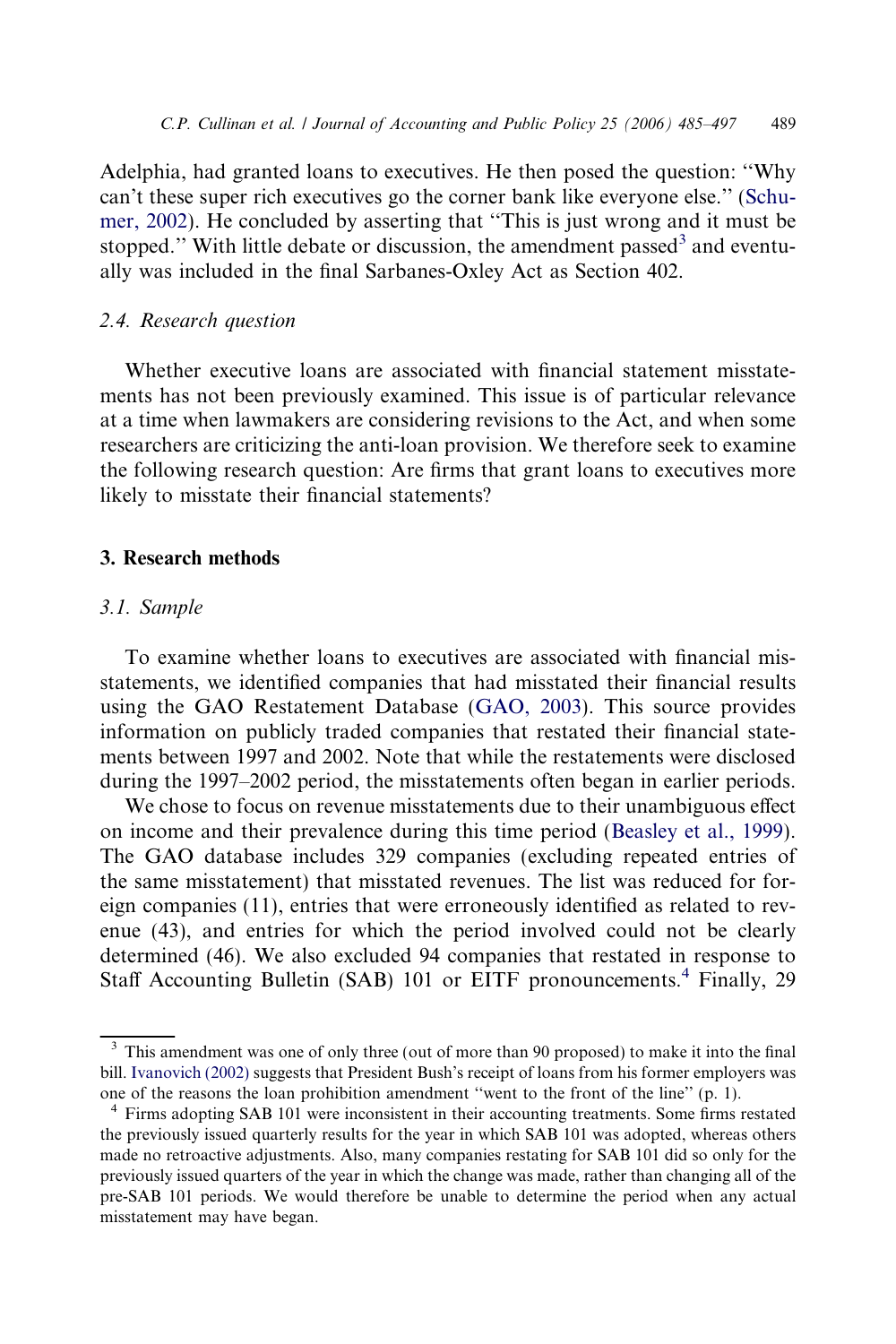companies were eliminated due to insufficient disclosure in the proxy statements. Based on these restrictions, our final sample consists of 106 firms with financial misstatements.<sup>5</sup> Our sample may contain misstatements that are unintentional as well as intentional; the GAO database does not clearly distinguish between intentional and unintentional misstatements. If there are unintentional misstatements in the sample, and if executive loans are solely incentives to intentionally misstate, then our inclusion of these misstatements in our analyses would bias against finding significance on the loans variables.

To test whether executive loans are associated with misstatements, we identified a matching sample of firms that did not misstate their financial results during the same period. Matching firms were selected based on SIC code and firm size. We endeavored to match on 4 digit SIC code and for the matching company to have total assets within 20% of the misstatement firm's assets.<sup>6</sup> Seventy-four firms were matched using these criteria. Where such a match was not possible, we matched on 3 digit SIC codes and within 15% of asset size (14 firms), then a 2 digit SIC match within 10% of assets (18 firms).

Data on the misstatement and control firms were gathered from proxy statements of the year preceding the misstatement period. Given that our study was designed to assess whether loans to executives may have been associated with misstatements, it was most appropriate to examine whether executive loans were present when the misstatement began, rather than when the misstatement ended.

## 3.2. Loan measures

To determine whether loans were granted to executives, we searched the proxy statements for any mention of loans to executives. SEC regulations (Item 404(c) of regulation S-K) require disclosure in the proxy statement of any loans to executives over  $$60,000$ .<sup>7</sup> Based on this information, two variables were developed. The first measure (''Loans granted'') was coded 1 if the firm disclosed that they had granted loans to executives, and 0 if there was no disclosure of granted loans. The latter (0) category could include companies granting loans below the \$60,000 disclosure threshold. Our second measure of executive

 $5$  Our yield rate of 32.2% of firms in the final sample compares favorably to other research in the area such as [Erickson et al. \(forthcoming\)](#page-12-0) who examined 287 misstatements, and included only 50 firms in their sample (a yield rate of 17.4%).

<sup>&</sup>lt;sup>6</sup> Assets in the year preceding the beginning of the misstatement were used to avoid any potential effect of the misstatement itself on the matching criteria.

 $<sup>7</sup>$  In addition, some firms disclosed the *availability* of executive loans under the firm's stock option</sup> plans, but did not disclose that loans had actually been granted. In unreported analyses (with firms granting loans excluded), we found that the *availability* of loans was not significantly related to the probability of misstatement.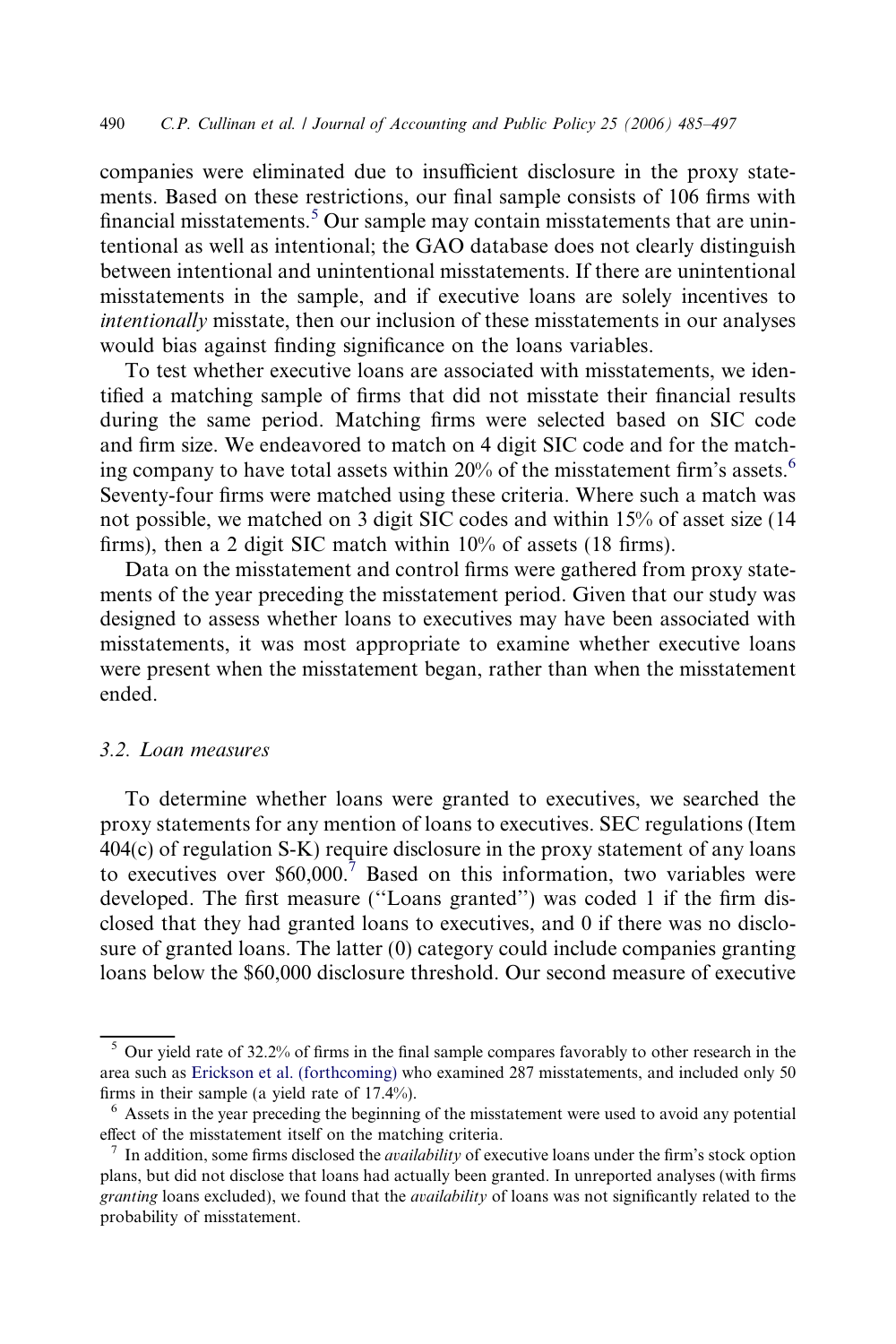loans (''Dollar amount of loans outstanding'') was based on the disclosed dollar value of loans that had been granted to executives and were still outstanding.

## 3.3. Control variables

To control for other variables that have been shown to be associated with misstatements, we gathered information on variables falling into three categories: management compensation/financial interest, financial pressure facing the firm, and corporate governance. In the management compensation/financial interest area, we included variables found by previous studies to be related to misstatements (e.g., [Johnson et al., 2004; Burns and Kedia, 2006; Efendi](#page-12-0) [et al., 2004; Erickson et al., forthcoming](#page-12-0)). We include as a control variable CEO's cash salary, which previous researchers have used to proxy for the extent to which an executive's compensation is non-performance-based. CEO salary has generally been found to be lower for firms misstating their financial results. CEO bonus is also included (as a percentage of CEO salary). Previous researchers have used CEO bonus as a measure of the extent to which executives have been rewarded for their past performance. CEO bonus has yielded mixed results in the literature.

The number of options owned by executives is included to control for the possibility that executives with more options are more likely to misstate to ensure their options retain and/or increase their value. The percentage of shares owned by management is also included to control for the economic incentives managers may gain from an increased stock price due to misstatements. We also included two variables to measure the financial pressure facing the organization. These two variables are the firm's financial leverage and whether the firm experienced a loss in the year preceding the beginning of the misstatement.

To control for corporate governance characteristics (e.g., [Beasley, 1996;](#page-12-0) [Abbott et al., 2004](#page-12-0)), we gathered data on the independence of the audit committee, as the literature suggests that independent audit committees may assist in preventing or detecting misstatement. We also included a variable reflecting the presence of a nominating committee, which may suggest board autonomy and enhanced governance. In addition, we collected data on whether the same person held the titles of CEO and Chair of the board (i.e., CEO/Chair duality), which some studies (e.g., [Dechow et al., 1996\)](#page-12-0) have suggested may weaken control and increase the probability of misstatement. The size of the board of directors was also included to control for the possibility that larger boards may have greater levels of expertise to prevent/detect misstatements. The percentage of the independent directors was also included, as some researches have noted that independent directors may have a greater ability to question management and thereby prevent or discover misstatements.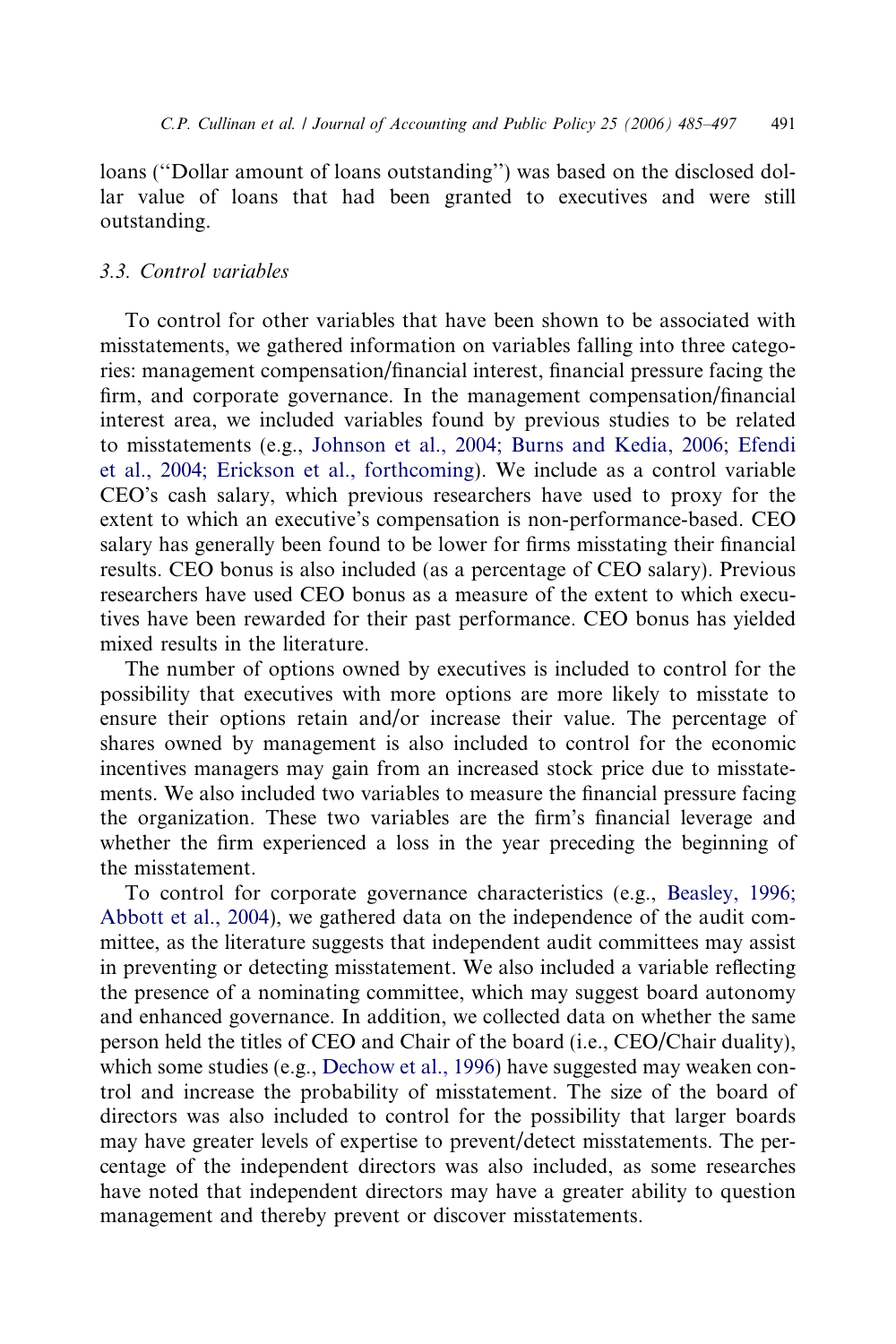## 3.4. Testing techniques

We first developed descriptive statistics for executive loans in firms misstating their financial results and in firms not misstating their financial results. We then developed two logistic regression models to distinguish between firms that misstated and those firms that did not misstate. In Model 1, the independent variable of interest was the ''Loans granted'' variable, while in Model 2, the independent variable of interest is the ''Dollar amount of loans outstanding'' variable. Both regression models also included the control variables discussed above.

### 4. Results and limitations

## 4.1. Results

Descriptive statistics and bivariate results are presented in [Table 1.](#page-9-0) For the measures of executive loans, firms that misstated their financial statements were more likely to have granted loans to executives than non-misstatement firms, and the dollar amount of loans was higher for misstatement firms than for non-misstatement firms. Both of these results are statistically significant. The control variables with significant differences between misstatement and non-misstatement firms include options owned by executives, and the presence of a nominating committee. CEO bonus and board size reflect marginally significant differences.

Results of the logistic regression models with misstatement as the dependent variable are presented in [Table 1](#page-9-0). Both models are significant at 0.001 (with  $\chi^2$ s of 36.79 and 39.89).<sup>8</sup> The percentages correctly classified (72.5% and 72.6%) indicate that the models provide material incremental explanatory power over a random model in which 50% of the firms would be correctly classified.

The loan measure in each model is highly significant. The positive sign on the loans variable in Model 1 indicates that firms that grant loans to executives are significantly more likely to misstate revenue than those firms that do not grant loans to executives. The results in Model 2 provide some evidence that the size of loans outstanding is associated with the probability of misstatement. These results suggest that executive loans make an important incremental contribution to our understanding of the type of firm that is more likely to misstate their financial statements.9

<sup>8</sup> An examination of collinearity diagnostics revealed no material concerns with collinearity. <sup>9</sup> In unreported analyses, we logistically regressed loans against all of the control variables included in [Table 2.](#page-10-0) Neither the overall model nor any of the individual variables were significant. This result suggests that the presence or absence of loans is unique contributory factor, and that granting loans is not a proxy for some other firm characteristic, such as weak governance structures. Note also that, in this model, loans were not associated with executive stock ownership.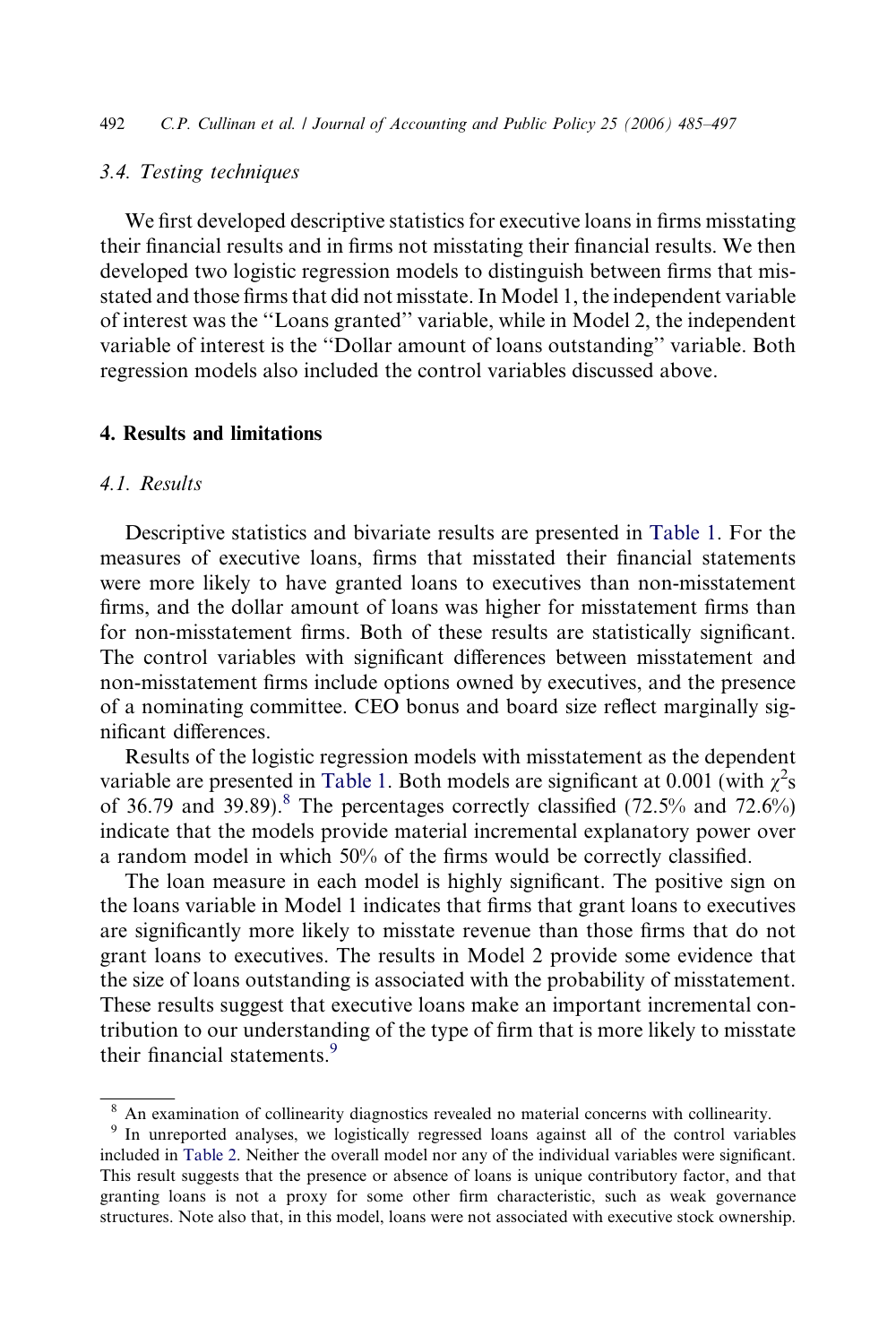#### <span id="page-9-0"></span>Table 1

Descriptive statistics and bivariate results

| Loans measures                                  | Misstatement<br>firms | Non-misstatement<br>firms | T       | Two tail<br>p > T |
|-------------------------------------------------|-----------------------|---------------------------|---------|-------------------|
| % of firm with loans granted                    | 28.3%                 | 11.3%                     | $-3.16$ | 0.0018            |
| Dollar amount of loans outstanding <sup>a</sup> | \$924,031             | \$223,143                 | $-3.03$ | 0.0028            |
| Control variables                               |                       |                           |         |                   |
| CEO Salary                                      | \$289,000             | \$325,400                 | 1.10    | 0.2739            |
| CEO Bonus                                       | 46.4%                 | 76.3%                     | 1.97    | 0.0502            |
| Options owned                                   | 2.4 million           | 1.1 million               | $-2.02$ | 0.0444            |
| % of shares owned                               | 27.3%                 | $23.0\%$                  | $-1.45$ | 0.1497            |
| Audit committee independence                    | 1.37                  | 1.5                       | 1.32    | 0.1877            |
| $\%$ of firms with nominating committee         | 15.1%                 | 28.3%                     | 2.35    | 0.0196            |
| % of firms with CEO/Chair duality               | 55.7%                 | 59.4%                     | 0.55    | 0.5805            |
| Board size                                      | 6.95                  | 7.58                      | 1.85    | 0.0650            |
| Percent independent directors                   | 52.8%                 | 55.9%                     | 1.10    | 0.2709            |
| Leverage                                        | 0.579                 | 0.492                     | $-0.82$ | 0.4133            |
| $%$ of firms with loss                          | 41.5%                 | 33.9%                     | $-1.13$ | 0.2591            |
| Sample size                                     | 106                   | 106                       |         |                   |

<sup>a</sup> T value based on log of dollar amount of loans outstanding due to the highly skewed distribution of the variable.

The control variables of CEO salary and CEO bonus were both marginally significant, except in Model 2 where CEO bonus was significant ( $p = 0.0497$ ). These results may suggest that CEOs of misstatement companies receive smaller cash salaries and bonuses than their peers. Larger amounts of options owned by executives are significantly related to misstatements. Taken together, the CEO salary, CEO bonus, and management options variables support findings in recent research (e.g., [Erickson et al., forthcoming](#page-12-0)) that firms with more options-based, and less cash-based, compensation schemes are more susceptible to misstatement. Increased executive stock ownership is not related to misstatements, suggesting that increased managerial stock ownership does not inhibit misstatements. Neither leverage nor the loss variables were significantly related to the probability of misstatement.

Of the corporate governance control variables,  $\frac{10}{10}$  only the presence of a nominating committee is associated (marginally) with the probability of

<sup>&</sup>lt;sup>10</sup> In addition to the control variables included in the model presented in Table 1, we also tested other control variables in unreported analyses. These other variables include audit committee financial expertise, number of audit committee meetings, blockholdings of stock, etc. The presence of these additional control variables did not affect the relationship between loans and misstatements. Inclusion of these additional control variables would also have materially reduced our sample size as a result of missing data for some of the variables. Given our focus on the potential effects of loans, we chose to use a more parsimonious model to maintain a reasonable sample size.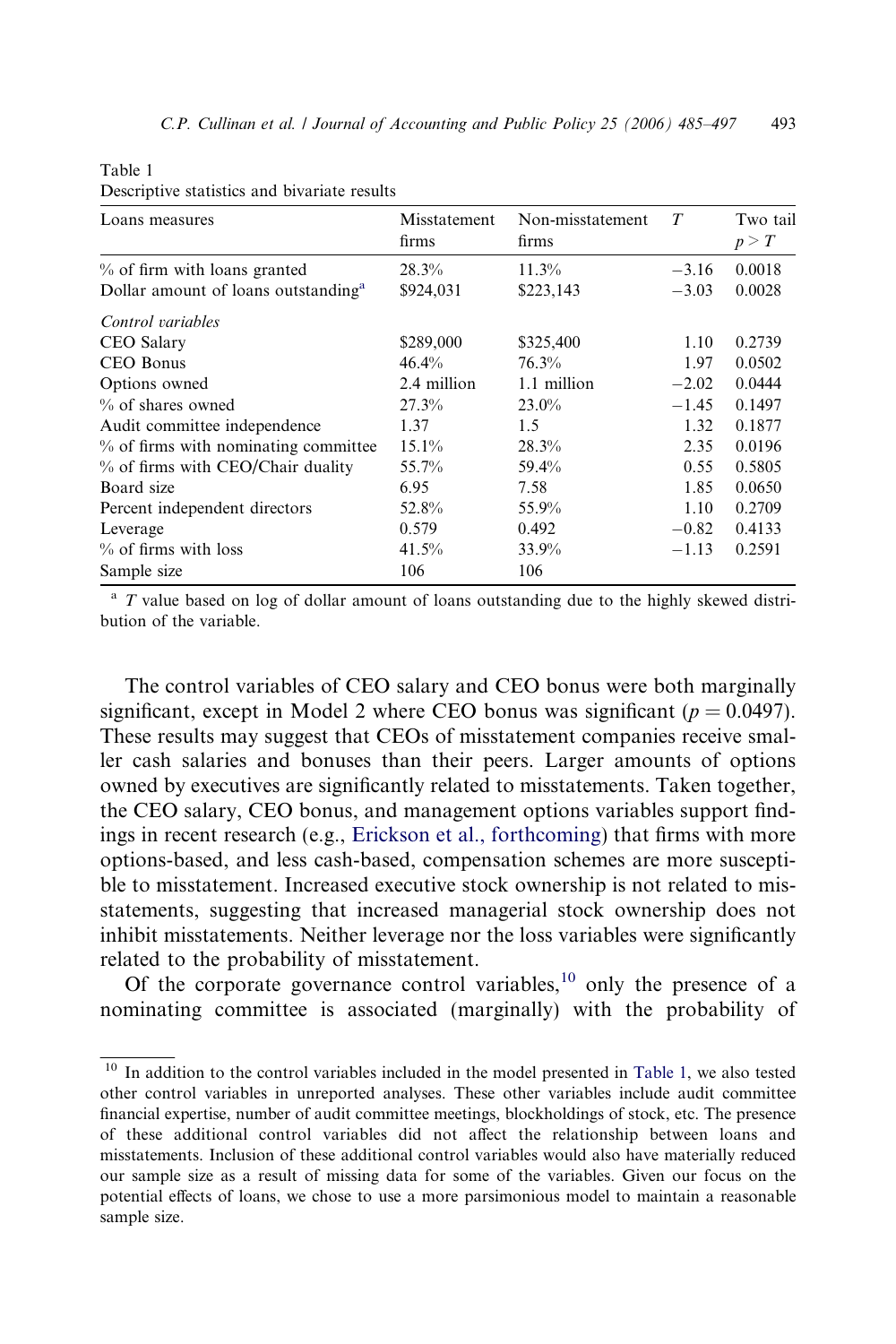<span id="page-10-0"></span>

| 494 |  | C.P. Cullinan et al. <i>  Journal of Accounting and Public Policy 25 (2006) 485–497</i> |  |  |  |  |  |  |  |  |  |  |
|-----|--|-----------------------------------------------------------------------------------------|--|--|--|--|--|--|--|--|--|--|
|-----|--|-----------------------------------------------------------------------------------------|--|--|--|--|--|--|--|--|--|--|

Table 2

Logistic regression results dependent variable: misstatement (0, 1) estimate ( $p > \chi^2$ )

| Variables                          | Model 1                                                 | Model 2           |  |  |  |  |
|------------------------------------|---------------------------------------------------------|-------------------|--|--|--|--|
| Intercept                          | 0.7027(0.3258)                                          | 0.6897(0.3347)    |  |  |  |  |
| Tested variables                   |                                                         |                   |  |  |  |  |
| Loans granted                      | 1.2501(0.0031)                                          |                   |  |  |  |  |
| Dollar amount of loans outstanding |                                                         | 0.0968(0.0030)    |  |  |  |  |
| Control variables                  |                                                         |                   |  |  |  |  |
| <b>CEO</b> Salary                  | $-1.9842(0.0719)$                                       | $-1.9787(0.0721)$ |  |  |  |  |
| <b>CEO</b> Bonus                   | $-0.3238(0.0728)$                                       | $-0.3620(0.0497)$ |  |  |  |  |
| Options owned                      | 0.2292(0.0221)                                          | 0.2216(0.0275)    |  |  |  |  |
| % of shares owned                  | 0.5549(0.4587)                                          | 0.5714(0.4461)    |  |  |  |  |
| Audit committee independence       | $-0.0406(0.8709)$                                       | $-0.0300(0.9045)$ |  |  |  |  |
| Nominating committee               | $-0.7644(0.0545)$                                       | $-0.7667(0.0543)$ |  |  |  |  |
| CEO/Chair duality                  | $-0.0921(0.7706)$                                       | $-0.0842(0.7900)$ |  |  |  |  |
| Board size                         | $-0.0404(0.5837)$                                       | $-0.0414(0.5759)$ |  |  |  |  |
| Percent independent directors      | 0.1571(0.8630)                                          | 0.1847(0.8395)    |  |  |  |  |
| Leverage<br>Loss                   | 0.1774(0.4561)                                          | 0.1863(0.4346)    |  |  |  |  |
|                                    | $-0.1595(0.6318)$                                       | $-0.1586(0.6337)$ |  |  |  |  |
| Model statistics                   |                                                         |                   |  |  |  |  |
| Model $\chi^2$                     | 36.79                                                   | 39.89             |  |  |  |  |
| $p > \chi^2$                       | 0.0004                                                  | 0.0004            |  |  |  |  |
| Sample size                        | 212                                                     | 212               |  |  |  |  |
| Percentage concordant              | 72.6%                                                   | 72.5%             |  |  |  |  |
| Percentage discordant              | 27.1%                                                   | 27.2%             |  |  |  |  |
| Percentage tied                    | 0.2%                                                    | 0.3%              |  |  |  |  |
| Adjusted-count pseudo $R^2$        | 0.452                                                   | 0.450             |  |  |  |  |
| Variable definitions               |                                                         |                   |  |  |  |  |
| Loan measures                      |                                                         |                   |  |  |  |  |
| Loans granted                      | $1 =$ If the firm has disclosed that loans were granted |                   |  |  |  |  |
|                                    | $0 = No$ loans granted                                  |                   |  |  |  |  |
| Dollar amount of                   | Dollar value of loans outstanding (logged)              |                   |  |  |  |  |
| loans outstanding                  | if loans have been granted (0 if no loans granted)      |                   |  |  |  |  |
| Control variables                  |                                                         |                   |  |  |  |  |
| <b>CEO</b> Salary                  | Salary earned by CEO                                    |                   |  |  |  |  |
| CEO Bonus                          | Bonus earned by CEO (as % of salary)                    |                   |  |  |  |  |
| Options owned                      | Options held by top management group (in millions)      |                   |  |  |  |  |
| % of shares owned                  | Percentage of shares held by top management             |                   |  |  |  |  |
| Audit committee independence       | $2 =$ All audit committee members independent directors |                   |  |  |  |  |
|                                    | $1 =$ All audit committee members independent           |                   |  |  |  |  |
|                                    | or grey directors                                       |                   |  |  |  |  |
|                                    | $0 =$ Audit committee members include members           |                   |  |  |  |  |
|                                    | of management                                           |                   |  |  |  |  |
| Nominating committee               | $1 =$ firm has nominating committee                     |                   |  |  |  |  |
|                                    | $0 =$ firms does not have nominating committee          |                   |  |  |  |  |
| CEO/Chair duality                  | $1 =$ CEO and Board Chair are the same person           |                   |  |  |  |  |
|                                    | $0 =$ CEO and Board Chair are different people          |                   |  |  |  |  |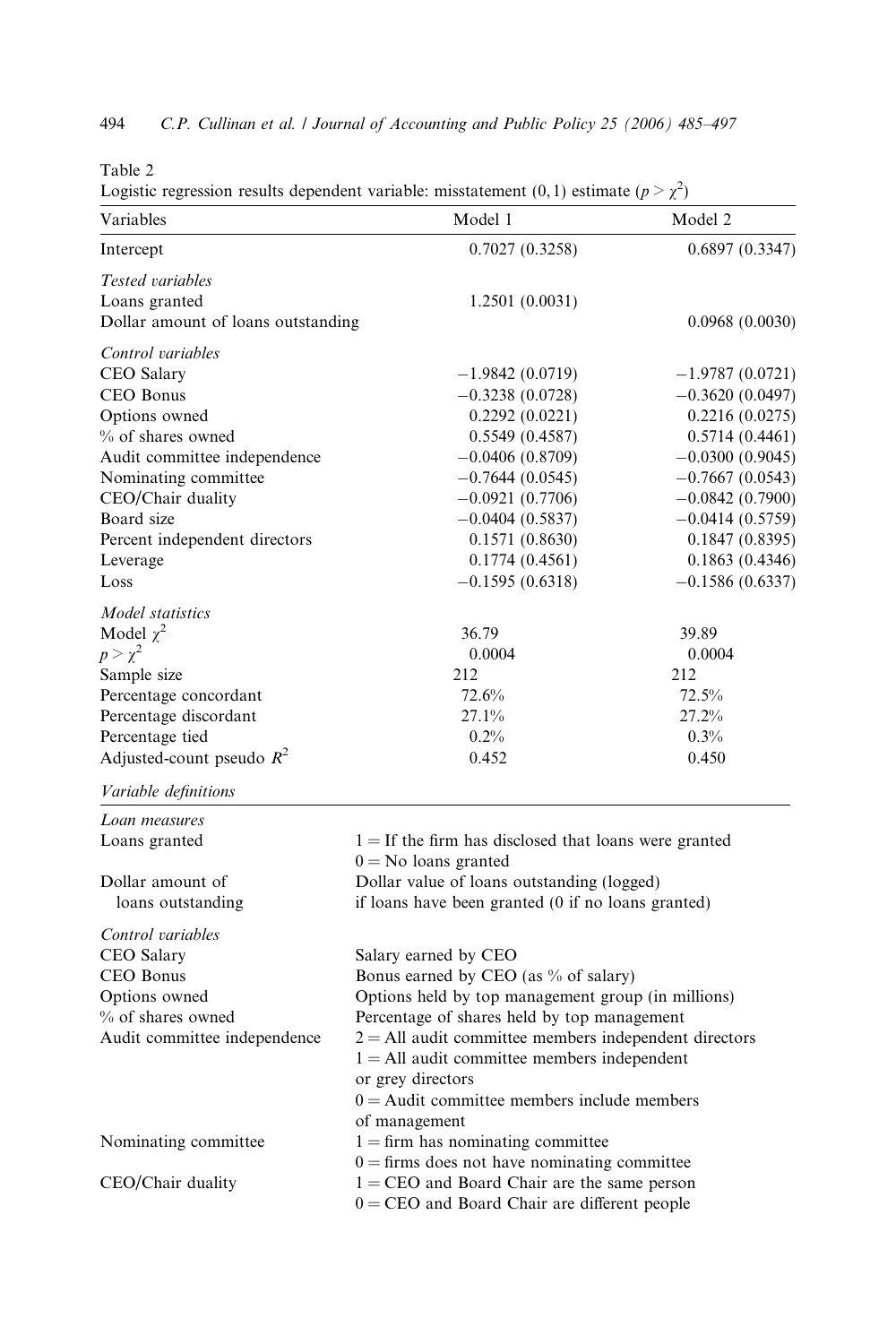| <i>Variable definitions</i>   |                                                                                                            |
|-------------------------------|------------------------------------------------------------------------------------------------------------|
| Board size                    | Total number of directors on board                                                                         |
| Percent independent directors | Percentage of board members who are independent                                                            |
| Leverage                      | Debt/assets                                                                                                |
| Loss                          | $1 =$ Firm had net loss year prior to misstatement<br>$0 =$ Firm had net income year prior to misstatement |
|                               |                                                                                                            |

Table 2 (continued)

misstatement. While these results differ somewhat from earlier research (e.g., [Beasley, 1996\)](#page-12-0), the results are in accord with more recent research. For example, [Baber et al. \(2005\)](#page-12-0) found that board of director independence is not associated with misstatements, while the absence of a nominating committee is associated with misstatements. These corporate governance results may suggest that the effectiveness of some governance mechanisms may have decreased as such practices as more independent directors became more widely adopted.

## 4.2. Limitations

The results presented in this paper are limited by several factors. First, we only examined revenue misstatements. While revenue misstatements are the most common type of misstatement, results might have been different if other types of misstatements were included. Second, the period in which the misstatements occurred was prior to the passage of the Sarbanes-Oxley Act of 2002. Other provisions of the Act may have changed the potential relationship between loans and misstatements. Finally, the relationship between executive loans and misstatements may be related to an unmeasured variable, such as organizational culture, affecting both the presence of loans and the probability of misstatement. As such, we cannot necessarily conclude there is a causal relationship between loans and misstatements.

## 5. Conclusion

The Sarbanes-Oxley Act of 2002 was the congressional response to the collapse of several large corporations (e.g., Enron, WorldCom, etc.) and the losses in market value that affected many individuals' retirement and investment accounts. Its objective was to improve the reliability and accuracy of corporate financial reporting by, among other things, prohibiting personal loans to executives. The results presented in this paper suggest that firms that provide loans to executives are more likely to misstate their financial statement than firms that do not provide such loans. Despite recent calls for modification of the loan prohibition of the Act, our results support the effectiveness of the loan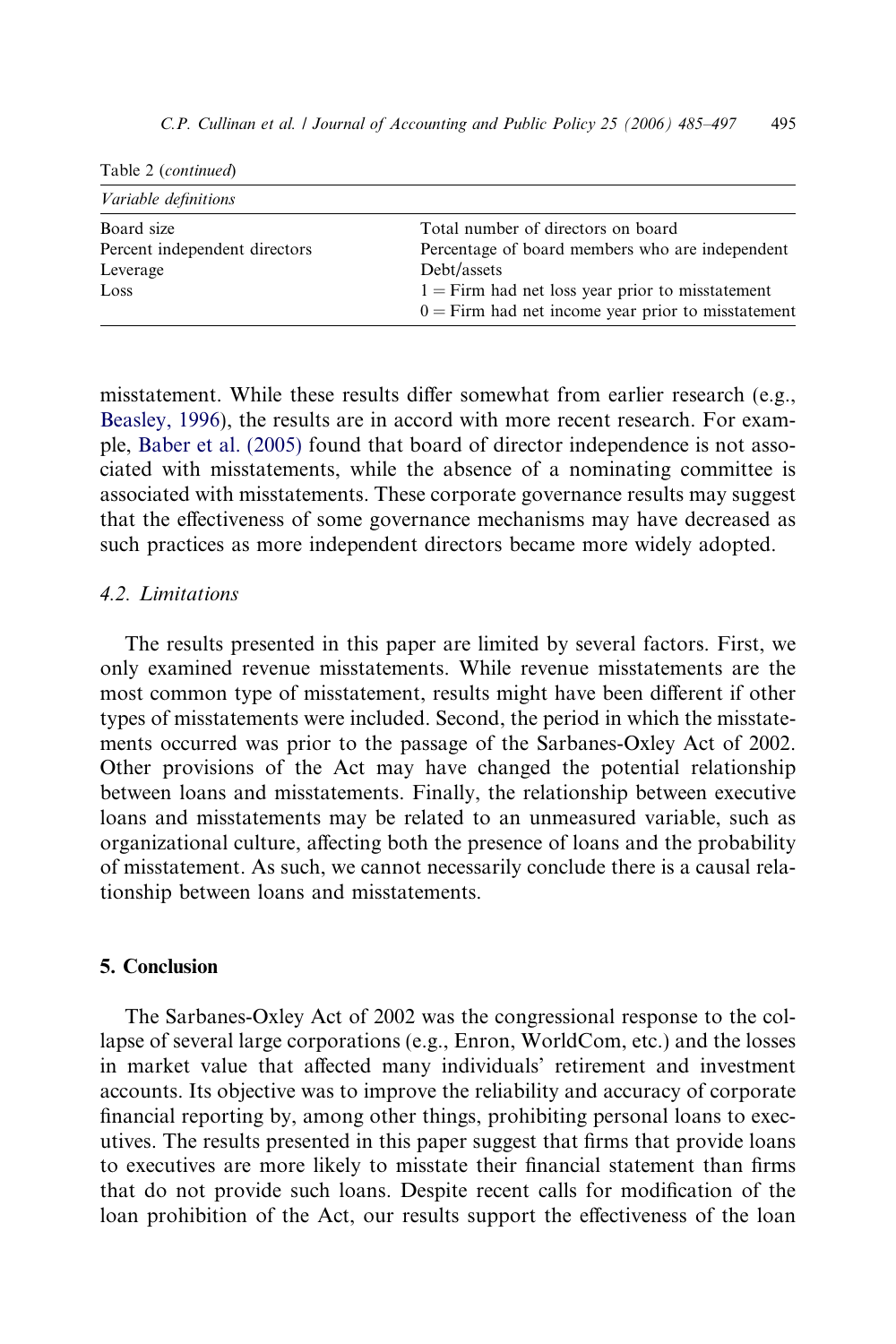<span id="page-12-0"></span>prohibition provision, and suggest it will help to meet the Act's objective. Overall, our results support the efficacy of the loan prohibitions of the Sarbanes-Oxley Act in achieving the Act's objective of improving the accuracy and reliability of financial reporting.

#### References

- Abbott, L., Parker, S., Peters, G., 2004. Audit committee characteristics and restatements. Auditing: A Journal of Practice and Theory 23 (1), 69–87.
- American Institute of Certified Public Accountants (AICPA), 2003. SAS 99-Consideration of Fraud in a Financial Statement Audit. Journal of Accountancy 195 (1), 105–119.
- Baber, W., Kang, S., Liang, L., 2005. Management entrenchment, board independences and accounting restatements. Presented at the 2005 AAA Annual Meeting, San Francisco, CA.
- Barnard, J., 1989. Corporate loans to directors and officers Every business now a bank? Wisconsin Law Review 31 (3), 237–276.
- Beasley, M., 1996. An empirical analysis of the relations between the board of director composition and financial statement fraud. The Accounting Review 71 (4), 443–465.
- Beasley, M., Carcello, J., Hermanson, D., 1999. Fraudulent financial reporting: 1987–1997. An Analysis of U.S. Public Companies. Committee of Sponsoring Organizations of the Treadway Commission, New York.
- Burns, N., Kedia, S., 2006. The impact of performance-based compensation on misreporting. Journal of Financial Economics 79 (1), 35–67.
- Bush, G.W., 2002. President Announces Tough New Enforcement Initiatives for Reform. Available from: [<http://www.whitehouse.gov/news/releases/2002/07/images/20020709-4\\_d070902-515h.](http://www.whitehouse.gov/news/releases/2002/07/images/20020709-4_d070902-515h.html) [html>.](http://www.whitehouse.gov/news/releases/2002/07/images/20020709-4_d070902-515h.html) July 9, 2002.
- Corporate and Auditing Accountability, Responsibility, and Transparency Act of 2002 (Referred to Senate Committee after being Received from House) (H.R.3763.RFS), April 25, 2002. Washington, DC.
- Dechow, P., Sloan, R., Sweeney, A., 1996. Causes and consequences of earnings manipulation: An analysis of firms subjects to enforcement actions by the SEC. Contemporary Accounting Research 13 (1), 1–36.
- Efendi, J., Srivastava, A., Swanson, E., 2004. Why Do Corporate Managers Misstate Financial Statements? Working paper. Texas A&M University.
- Erickson, M., Hanlon, M., Maydew, E., forthcoming. Is there a link between executive equity incentives and accounting fraud? Journal of Accounting Research, forthcoming. [doi:10.1111/](http://dx.doi.org/10.1111/j.1475-679X.2006.00194.x) [j.1475-679X.2006.00194.x.](http://dx.doi.org/10.1111/j.1475-679X.2006.00194.x)
- Henderson, M., Spindler, J., 2005. Corporate Heroin: A defense of perks, executive loans, and conspicuous consumption. The Georgetown Law Journal 93 (6).
- Ivanovich, D., 2002. Senate targets exec's loans/Ban on aid from companies OK'd. Houston Chronicle, 1 (July 13).
- Jensen, M., 2004. The agency cost of overvalued equity and the current state of corporate finance. European Financial Management 10 (4), 549–565.
- Johnson, S., Ryan, H., Tian, Y., 2004. Executive Compensation and Corporate Fraud. Working paper. Louisiana State University.
- Kahle, K., Shastri, K., 2004. Executive loans. Journal of Financial and Quantitative Analysis 39 (4), 791–811.
- King, R., 2002. Forgiven. Business 2.0 3 (11).
- Labaton, S., 2005. A new mood in congress to relax corporate scrutiny. The New York Times, C3, (March 10).